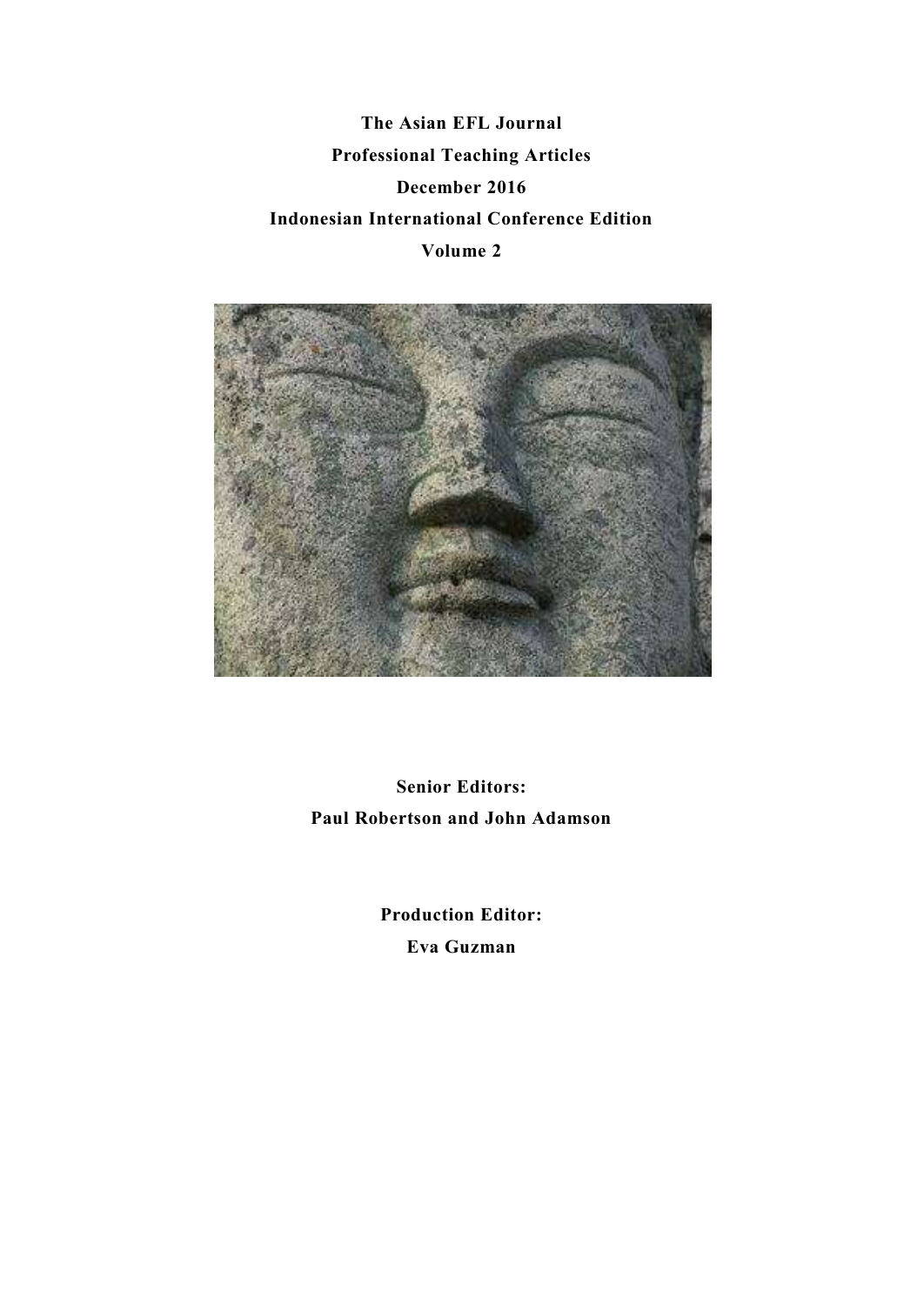

Published by the English Language Education Publishing

The EFL Professional's Written Form

Asian EFL Journal A Division of TESOL Asia Group Part of SITE Ltd Australia

http://www.elejournals.com

©English Language Education Journals 2016

This E-book is in copyright. Subject to statutory exception, no reproduction of any part may take place without the written permission of the English Language Education Journals.

### **No unauthorized photocopying**

All rights reserved. No part of this book may be reproduced, stored in a retrieval system or transmitted in any form or by any means, electronic, mechanical, photocopying or otherwise, without the prior written permission of the Asian EFL Journal.

Publisher: ELE Publishing Chief Editor: Dr. John Adamson Production Editor: Eva Guzman

ISSN 1738-1460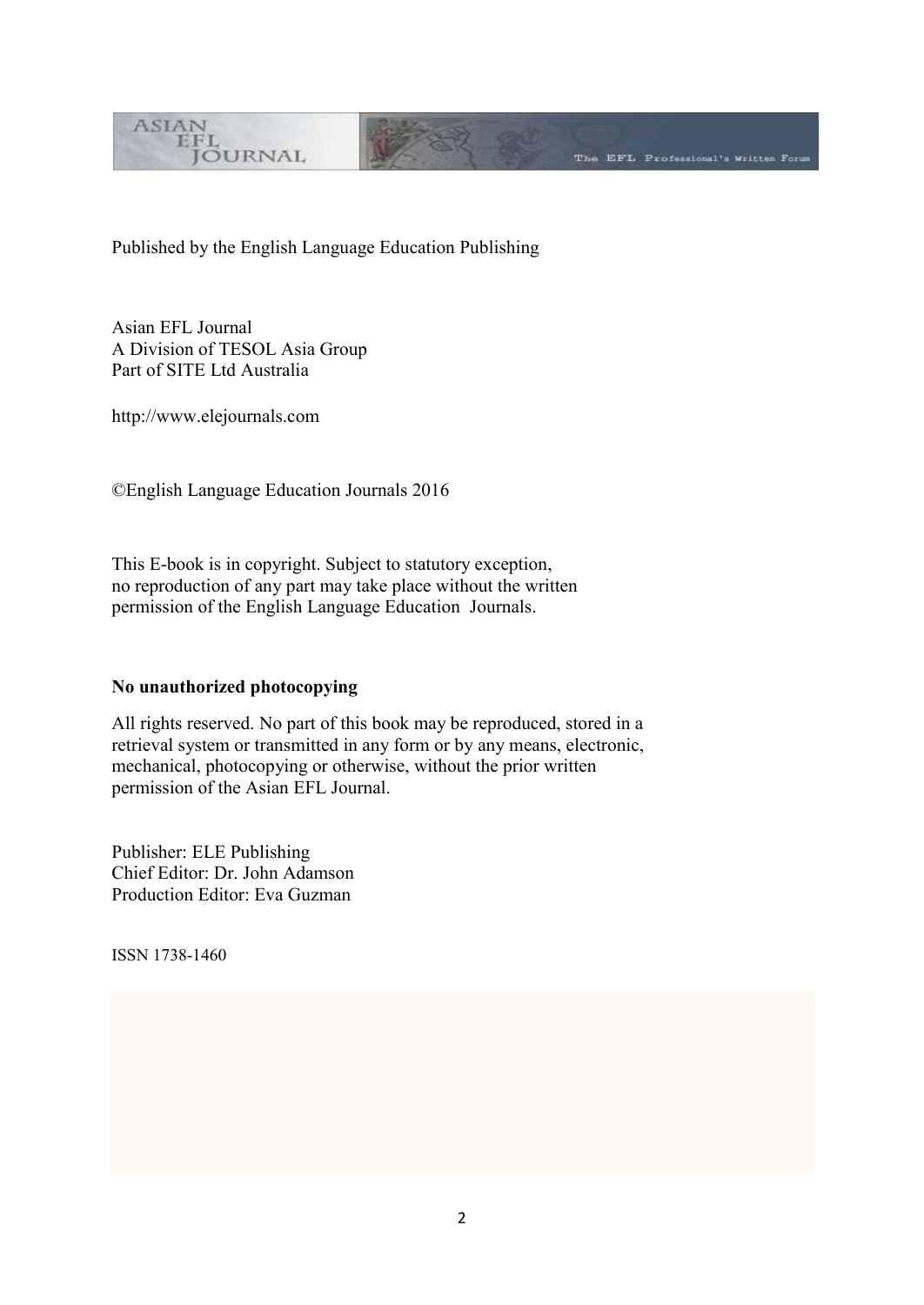# **Table of Contents**

B)

The EFL Professional's Written Form

ASIAN<br>LEL<br>JOURNAL

| 1. Chan Hua Chien / Melor Md Yunus / Maslawati Mohamad5-18                                      |
|-------------------------------------------------------------------------------------------------|
| 'Who We Are' in Enhancing Rural Students' English as a Second Language (ESL) Learning           |
|                                                                                                 |
| Mispronouncing Spelling-to-Sound Words by Indonesian College Students:                          |
| A Study on Phonology                                                                            |
|                                                                                                 |
| Developing Islamic English Reading Course Syllabus: Preserving Islamic Ideology and             |
| Strengthening Students' Language Proficiency                                                    |
|                                                                                                 |
| Multimodal Text for Engineering Student                                                         |
|                                                                                                 |
| The Potential of Using Visual Aids in Reading Literary Texts                                    |
|                                                                                                 |
| Gender Differences in the Relationships between Students' Motivation and Achievement with their |
| Perception of Female Teachers' Classroom Behavior                                               |
|                                                                                                 |
| Project-Based Learning used to Develop Supplementary Materials for Writing Skill                |
|                                                                                                 |
| Oral Corrective Feedback on Students' Grammatical Accuracy and Willingness to                   |
| Communicate in EFL Classroom: The Effects of Focused and Unfocused Prompts                      |
|                                                                                                 |
| Professional English Teaching on the Basis of Blended Learning                                  |
|                                                                                                 |
| How do Undergraduate Students avoid Plagiarism?                                                 |
|                                                                                                 |
| English Lesson Planning of K-13 with Scientific Approach                                        |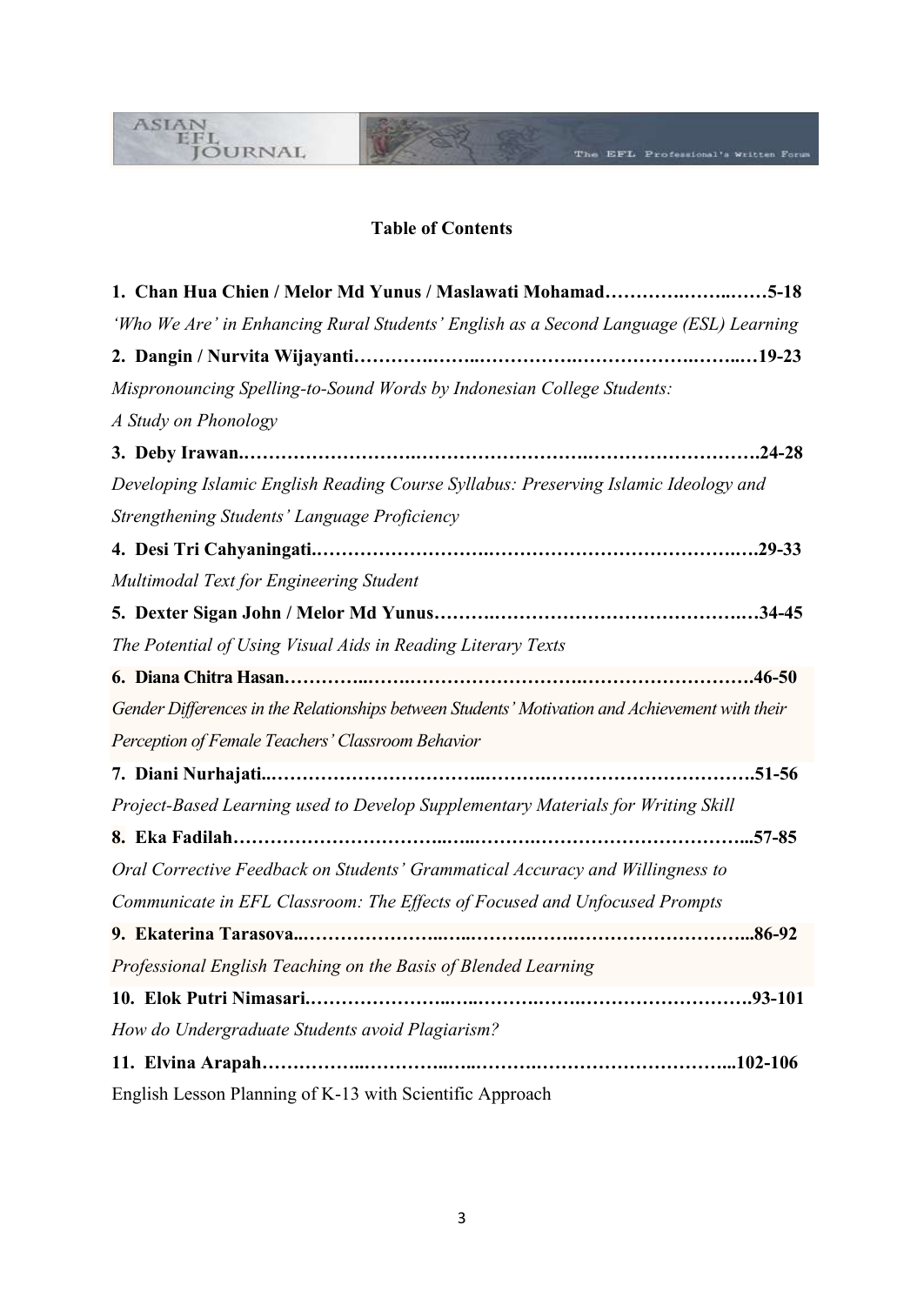# **Title**

The EFL Professional's Written Form

Project-Based Learning Used to Develop Supplementary Materials for Writing Skill

## **Author**

Diani Nurhajati *University of Nusantara PGRI Kediri, Indonesia*

#### **Bio-Profile:**

**ASIAN** EFL

**JOURNAL** 

**Diani Nurhajati** is senior lecturer at the English Department, Faculty of Teacher Training, University of Nusantara PGRI Kediri, Indonesia. She is interested in researching ELT for young learners, Applied Linguistics, and Instructional Material Design. Her email address: [dianihamzah@yahoo.com](mailto:dianihamzah@yahoo.com)

### **Abstract**

This is a descriptive research which answers the question: "How is the implementation of PjBL used to develop supplementary materials for writing skill to the seven grade students?" The implementation here covers the materials which is developed, the steps of teaching writing, and the students' writing ability after being taught using PjBL. The research was carried out to the seven grade students at a private junior high school in a district of East Java. The results of the research show that PjBL is suitable to teach writing skill as the students' writing ability improving significantly. They are able to develop their ideas in making a descriptive text, and they can create good sentences.

## **Keywords**: *Project-Based Learning, Supplementary Materials, Writing Skill*

#### **Introduction**

Writing has taken the most complicated skill among other skills that faced by the EFL students. It is because the process of writing is not merely the matter of transcribing the language into a written form, but it is a skill in which the students have to express their ideas and organize them in written form. According to Richard and Renandya (2002, p.303) the difficulties of writing lies on how to generate and organize ideas using an appropriate choice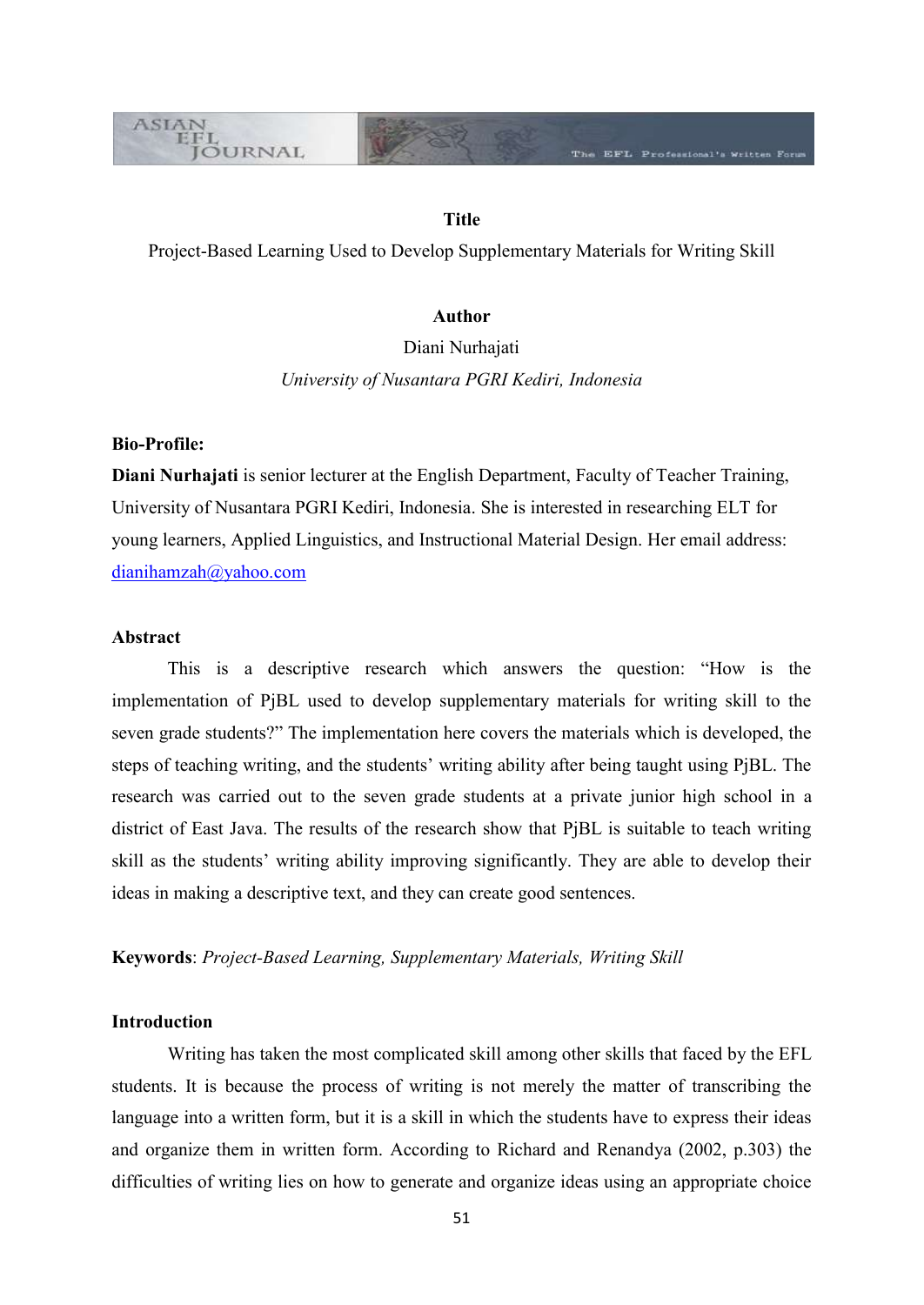of vocabulary, sentence and paragraph organization, and translate these ideas into a readable text. Furthermore, based on Khoiriyah (2014) research, there are many problems faced by the Indonesian students in writing; they are developing and organizing ideas, understanding aspects of writing, such as syntax, grammar, content, word choice, organization, and also mechanic. Those aspects could not be learned only in a single day. The students need to understand and apply them before they plan to be a good writer.

There are many solutions which can be applied by writing teachers. One of them is by developing supplementary materials if the available materials are not appropriate with the students' ability. This research tries to answer the question: "How is the implementation of Project-Based Learning used to develop supplementary materials for writing skill to the seven grade students?" The implementation here covers the materials which is developed, the steps of teaching writing, and the students' writing ability after being taught using Project-Based Learning.

# **Literature Review**

#### **Teaching Writing**

Based on the 2013 Curriculum (Kemendikbud, 2013), one of the goals of teaching and learning English at junior high school is: "Developing the communication competence in the form of oral and written texts to achieve the functional level." From the quotation it can be concluded that writing skill must be learned by the students.

In order that junior high school students have ability in producing a written text, English teacher should provide learning activities which train them to make a text. The activities should train the students to reach the goal of teaching writing which covers how to develop ideas, arrange good sentences, arrange sentences into a good text, etc. Teaching writing, therefore, means activities to facilitate students with learning activities in order that they are able to produce a written text

Writing teachers should provide activities in which students can follow the stages to create a text. Richard and Renandya (2002, p.304) state that they are four stages in process of writing: planning, drafting, revising, and editing. Seow in Richards & Renandya's book (2002, p.317-319) also stated that the process writing as a classroom activity incorporates the four basic writing stages – planning, drafting (writing), revising (redrafting), and editing – and three other stages externally imposed on students by the teacher, namely, responding (sharing), evaluating and post writing.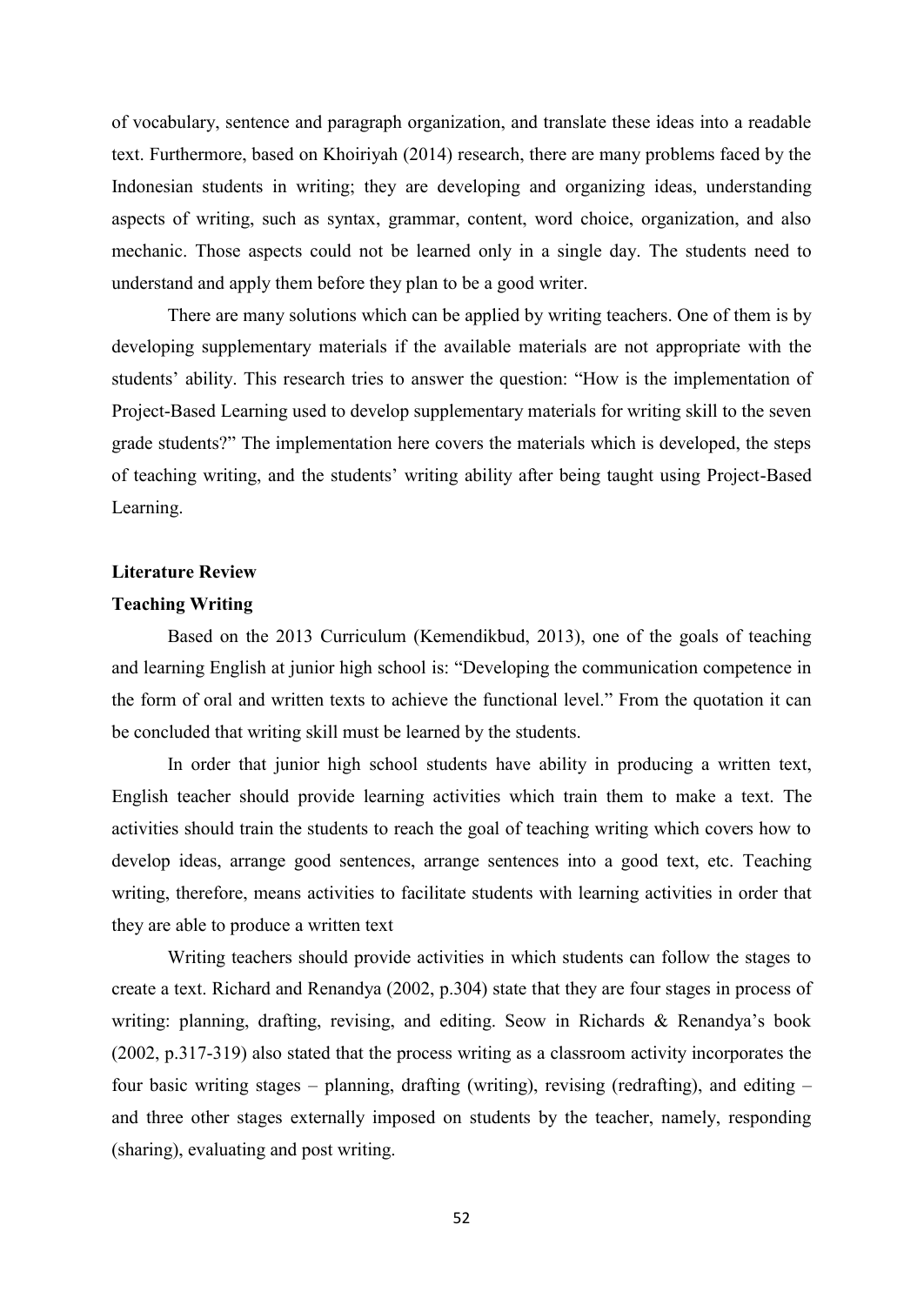#### **Project-Based Learning**

Project-Based Learning (PjBL) is comprehensive deep learning approach to classroom and learning that engages students in the investigation of authentic problems According Patton (2012, p. 13), PjBL refers to students designing, planning, and carrying out an extended project that produces a publicity-exhibited output such as a product, publication, or presentation. Strippling et al. (2009, p. 8) say that PjBL is instructional strategy of empowering learners to pursue content knowledge on their own and demonstrate their new understandings through a variety of presentation modes. From the quotations above, it can be concluded that PjBl is one of the teaching models that helps students to the real world problems and real life situation, also they experience on how to solve the appeared problems.

In conducting PjBL, teacher should follow some steps. Here are the steps adapted from Kriwas (1999), as cited in Bell, (2010). They are: 1) **Speculation**, in this stage teachers provide the choice of project topics initially based on curriculum and discuss them with the students; 2) **Designing the project activities**, referring to organizing the structure of a project activity that includes group formation, role assigning, concerning methodology decision, information source, etc; 3) C**onducting the project activities** in which the students work what had been planned and designed in the previous stage; 4) **Evaluation** which refers to "the assessment of activities from the participants and discussion about whether the initial aims and goals have been achieved, implementation of the process, and final products".

### **Graphic Organizer**

Graphic organizers are proven to be an effective strategy to help the students successful in their writing. Graphic organizers (a type of visual aid) help the students to organize their thought and applying thinking skills to the content in a more organized and order way based on rule of writing. Tacaiochta and Leibheal (2008) state that Graphic Organizers provide a visual method of developing, organizing and summarizing students' learning. They help to structure disjointed information. They facilitate the learning process by providing a scaffold for the development of ideas and the construction of knowledge. In other words, Graphic Organizers are an effective visual tool that facilitates method to develop the students' ability in organizing and arranging their ideas into the accurate writing text. They also serve as an effective device for helping students focus on the relationships between main ideas and details, main ideas and other main ideas, and so forth.

The concepts of Graphic Organizer is to facilitate learning strategy which include reading comprehension, writing strategy, organization strategy, and thinking strategy; and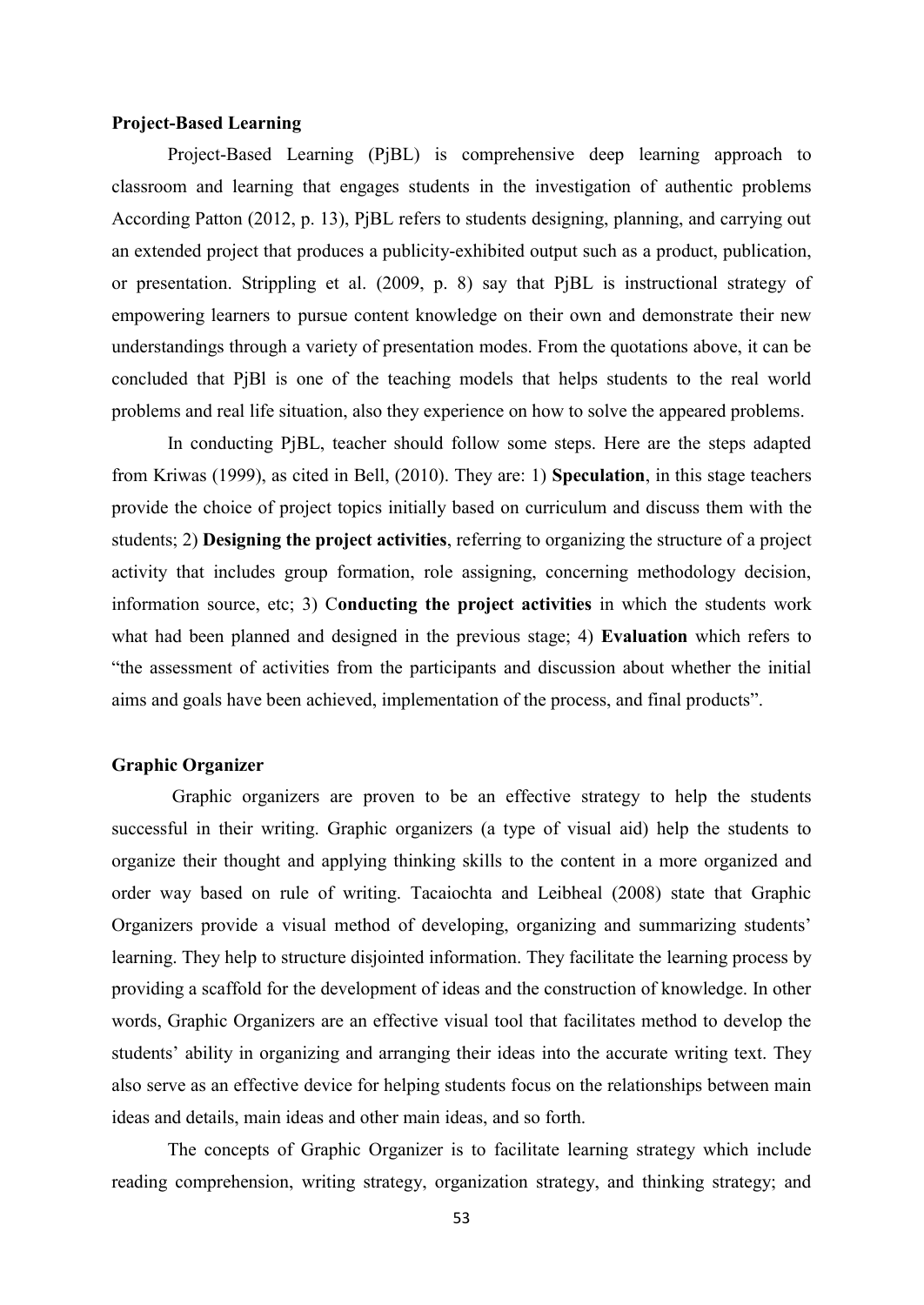facilitating content learning which include think a head, think during, and think back. To teach writing, it help student develop ideas and make a draft before they write a complete text.

### **Methodology**

This is an action research which employed both qualitative and quantitative approach. The qualitative approach was applied to describe the supplementary materials which were developed and the steps of teaching writing. The quantitative approach was applied to find out the students' ability after being taught using PjBL. The sample of the research was a class of seven junior high school students which consist of 28 students (12 boys and 18 girls). The researcher collaborated with the teacher in order to make teaching preparation, select the materials, construct the instrument, implement in the classroom, and evaluate the students. To collect the qualitative data, the researcher observed during the teaching and learning process, and to measure the students' ability after the treatment test on writing was distributed to the students.

### **Findings and Discussion**

This research describes the implementation of developing supplementary materials using PjBL which covers the materials and the stages of teaching writing, and the students' writing ability after being taught using PjBL.

The first part is developing supplementary materials. To develop the materials the researcher cooperated with an English teacher of a junior high school. They evaluated all the aspects written in the lesson plan made by the teacher. The results of doing reflection, they formulated the teaching objectives, selected the appropriate materials for teaching writing, and provided the learning experience to create a text. The teaching objective is the students are able to describe their family in a short text. To reach the objective, the materials cover how to develop ideas, the structure of a descriptive text, the sentence structure needed to express the idea.

The stages of teaching writing followed the stages in PjBL. The first is speculating. In this stage the choice of project designed by the teacher was writing a short descriptive text about one's family which was adopted based on the curriculum and the students' ability. The next stage is designing the project activities. The teacher made a group of three students and assigned them to select the materials from various sources. The next is conducting the project. They were assigned to develop ideas based on graphic organizer and they discussed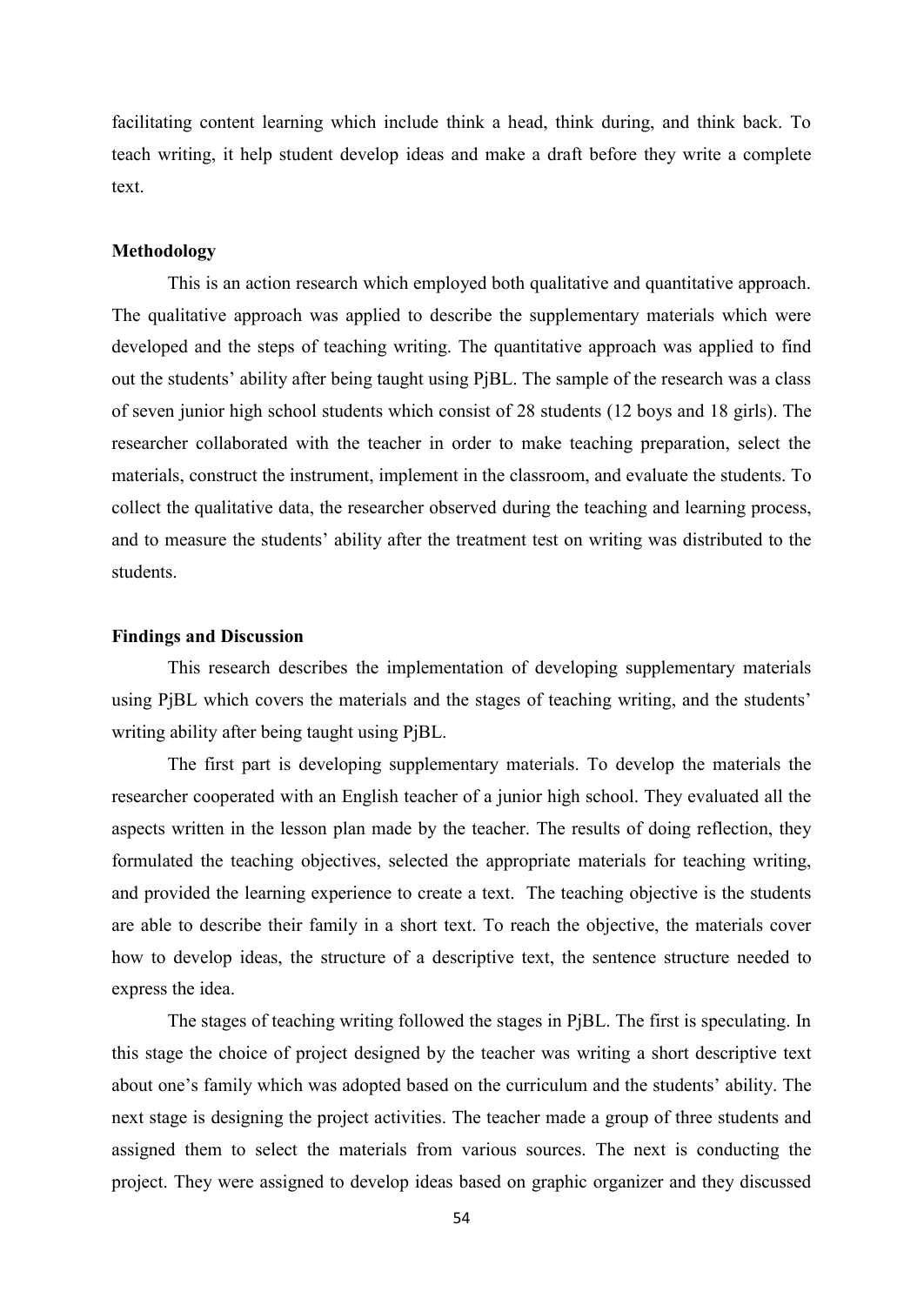to correct the ideas. After that, they practiced to create good sentences that they needed to express their ideas. The final stage is evaluation in which refers to assess their ability in writing.

The results of writing test shows\ that the average score of writing is 72. It can be classified as good. Among the students, 2 students got excellent score, 11 students got good score, 10 students got fair score, and 5 students got poor. After analyzing the data, the calculation of each aspect of writing can be seen in the table below.

| No            | <b>Aspects of Writing</b>                 | <b>Total Score</b> | $\frac{0}{0}$ |
|---------------|-------------------------------------------|--------------------|---------------|
|               |                                           |                    |               |
|               | Generic Structure                         |                    |               |
| $\mathcal{L}$ | Developing Ideas                          | 11                 | 39            |
| 3             | Accuracy (grammar and vocabulary)         | 10                 | 36            |
|               | Mechanic (punctuation and capitalization) |                    |               |

**The Results on Aspect of Writing**

PjBL facilitated the students to create a simple text. It can be seen from the average score. This finding is in line with Patton (2012, p. 13) and Ellis (2004) that PjBL gives opportunity to students to experience and engage themselves with real problems happened surround them and help them to get better critical thinking. Besides, in applying PjBL the teacher used graphic organizer as strategy to support the supplementary materials, and it helped them to develop their ideas and trained them to practice sentence structure. By using this technique the students could share ideas with other students in their groups to solve their problem.

### **Conclusion**

Supplementary materials should be developed by considering teaching objectives and students' ability. PjBL is suitable to teach writing skill as the students are expected to create a product. This research proves that it helps the students write a simple text. They are good at the structure of the text and developing ideas. Besides, it can motivate them to work with other students and encourage their creativity.